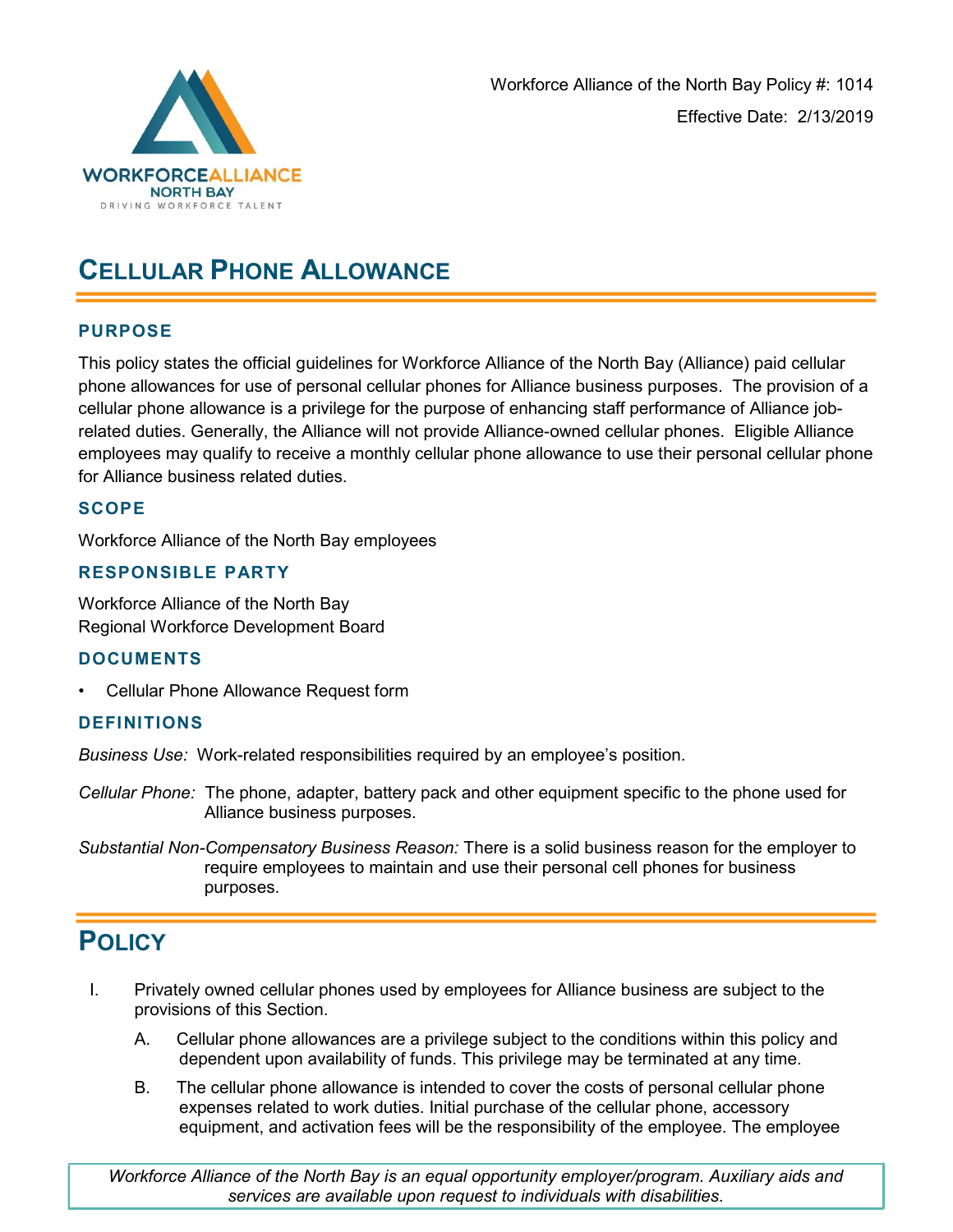shall pay any costs exceeding the amount of the cellular phone allowance. No allowance will be paid when an employee is in an unpaid leave status.

- C. Taxability: As long as the payment is for "substantial non-compensatory business reasons" the payment is not taxed.
- D. All employees are expected to follow applicable local, state, and federal laws and regulations regarding the use of cellphones at all times. Employees who are charged with traffic violations resulting from the use of their phone while driving will be solely responsible for all liabilities that result from such actions. Employees must notify the Alliance Executive Director when any cellphone related or involved violations are charged while receiving the Alliance cellular phone allowance and may result in a freeze or termination of the allowance.
- E. Responsibilities:
	- 1. The employee will complete the Cellular Phone Allowance Request form signed by the Executive Director, attaching a current phone bill and forward it to the Fiscal Officer to activate and maintain monthly allowance payments.
	- 2. The employee will maintain their cellular phone operation and cellular phone number identified on the Cellular Phone Allowance Request form to maintain eligibility for the allowance.
	- 3. Replacement or repair of the cellular phone will be the responsibility of the employee who uses the phone.
	- 4. In order to maintain this allowance, the employee must submit a copy of their current phone bill on July 1st of each year.
- F. Cellular Phone Allowance Plans:
	- 1. Eligible designated Alliance employees using personal cellular phones may receive a Tier 1 or Tier 2 allowance plan, depending upon usage requirements and the work-related need as determined by the Executive Director. The Executive Director using a personal cellular phone may elect to receive a Tier 1, Tier 2 or Tier 3 allowance plan.
		- a) Tier 1 allowance \$35.00 per month based upon work duties that require incidental business use of a cell phone.
		- b) Tier 2 allowance \$70.00 per month based upon work duties that require they be out of the office at least 50% of their schedule and conduct more than incidental business use of a cell phone
		- c) Tier 3 allowance \$120.00 per month for those whose work duties require that they be frequently out of the office and conduct WANB business throughout the day from remote locations (this allowance is limited to the Executive Director).
	- 2. Allowance Change / Cancellation:
		- a) The employee must complete the Cellular Phone Allowance Request and forward to the Fiscal Officer to change or cancel the allowance.
		- b) The Alliance may freeze or cancel an employee's cellular phone allowance at any time.